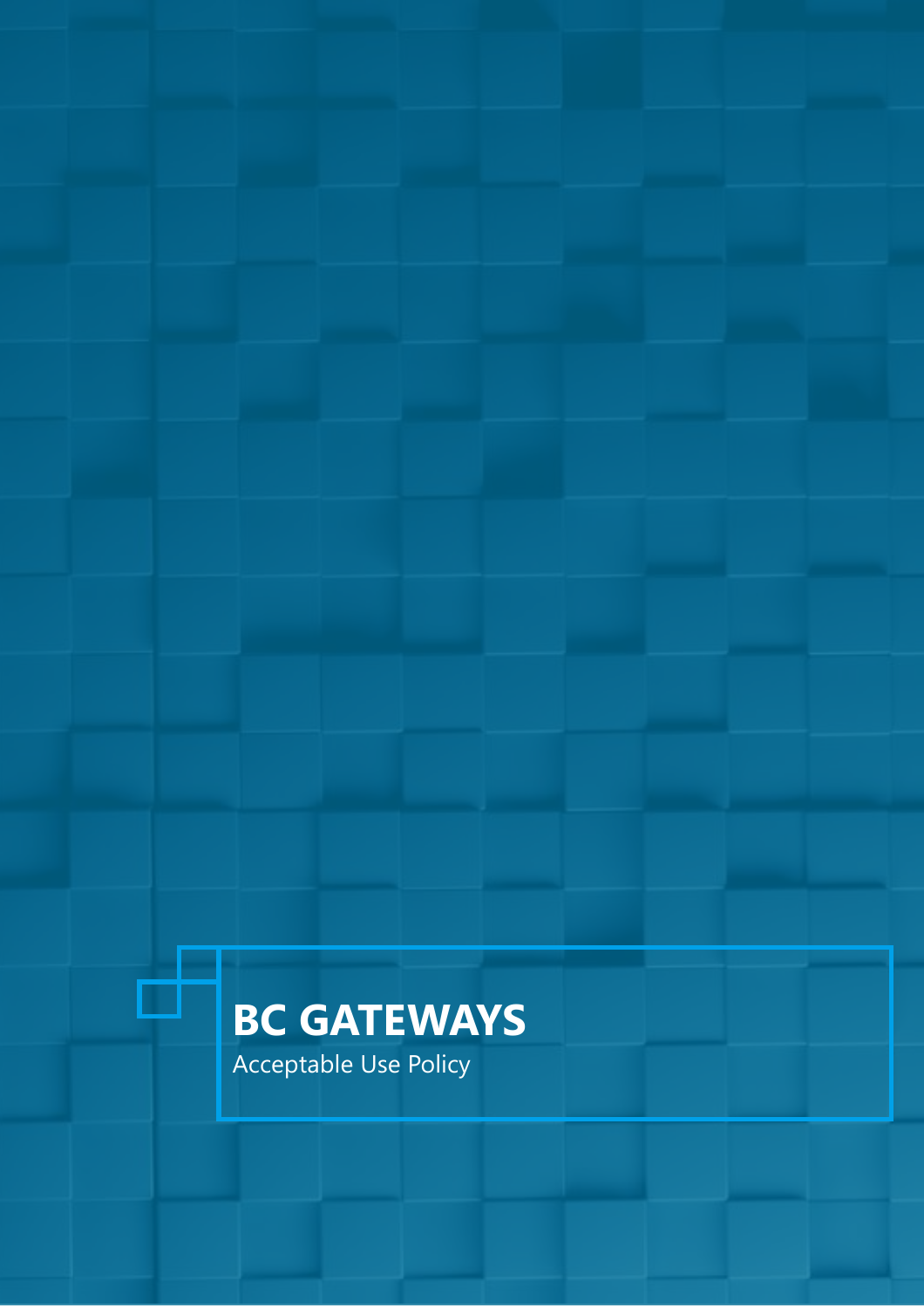## **1. SCOPE AND APPLICABILITY**

This Acceptable Use Policy (AUP) provides a code of conduct for users of BC Gateways Data Exchange Community and is applicable to all persons and entities, including customers and their employees, agents, contractors, affiliates, subsidiaries, and 3rd parties performing services on their behalf.

## **2. ACCEPTABLE USE**

Each User shall use the Services in accordance with this AUP, the applicable terms and conditions governing such Services including the excel add-in application and in accordance with the BC Gateways Privacy Policy.

## **3. UNACCEPTABLE USE**

#### 3.1. Illegal Activity

Users are prohibited from using the Services for any illegal activities including aiding others to commit such acts. Illegal acts include but are not limited to:

- a. Using the exchange to transmit, distribute, disseminate, receive, publish, or store material that:
	- i. infringes any patent, trademark, trade secret, copyright, or other intellectual property right of any party
	- ii. material that is defamatory, abusive, or harassing
	- iii. material that constitutes, depicts, fosters, promotes or relates in any manner to child pornography, or any other sex acts
	- iv. material that violates the privacy of any party
	- v. material containing software viruses or other harmful computer code designed to disrupt; destroy; disable; invade, gain unauthorised access to; or corrupt, observe, or modify without authorisation, any